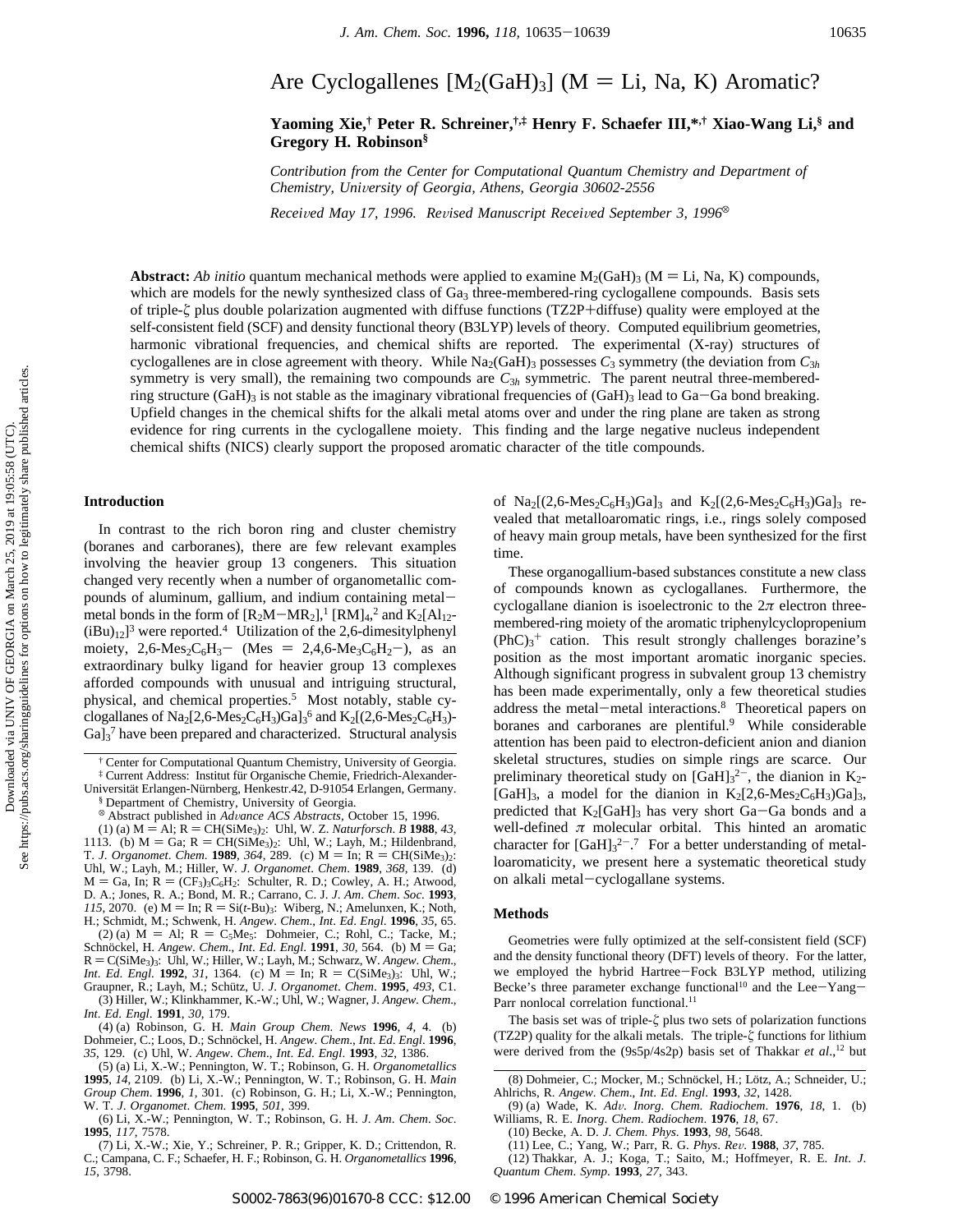were recontracted to (9s5p/5s3p). For sodium, TZ functions were taken from McLean and Chandler's basis set (12s9p/6s5p).<sup>13</sup> For potassium, we used Wachters's ( $14s9p/10s6p$ ) basis set<sup>14</sup> augmented with two sets of even-tempered *p* functions with exponents 0.085202 and 0.031737,15 which may be regarded as describing the potassium *4p* orbital. All TZ functions were augmented by two sets of *d* polarization functions t form the TZ2P basis sets. The orbital exponents for the polarization functions were  $\alpha_d(Li) = 0.400, 0.100, \alpha_d(Na) = 0.350, 0.0875, \alpha_d(K)$  $= 0.200, 0.050$ . The technical description of the basis sets is Li(9s5p2d/ 5s3p2d), Na(12s9p2d/6s5p2d), and K(14s11p2d/10s8p2d).

The basis set for the elements in the  $(GaH)<sub>3</sub><sup>2</sup>$  dianion fragment, i.e., for Ga and H, was TZ2P augmented with diffuse functions. For Ga, Dunning's 14s11p5d primitive basis set was contracted to  $10s8p2d$ ,<sup>16</sup> and then augmented with one *s* and one set of *p* diffuse functions as well as two sets of *d* polarization functions. For H, Huzinaga's 5s primitive set<sup>17</sup> was contracted to 3s, and then augmented with one *s* diffuse funtion and two sets of *p* polarization functions. The exponents of diffuse and polarization functions were  $\alpha_s(Ga)$  = 0.01838,  $\alpha_p(Ga) = 0.01472$ ,  $\alpha_s(H) = 0.03016$ ,  $\alpha_d(Ga) = 0.206$ , 0.068, and  $\alpha_p(H) = 1.50, 0.375$ , respectively. The technical description of this basis set is Ga(15s12p7d/11s9p4d), H(6s2p/4s2p).

Analytic gradient methods were used for geometry optimizations.<sup>18-20</sup> Harmonic vibrational frequencies (including their infrared intensities) were determined via analytic second-derivative methods.<sup>21,22</sup> Chemical shifts were computed by the gauge independent atomic orbital (GIAO) method.23 Our computations were carried out using the programs Gaussian  $94^{24}$  and PSI 2.0.8.<sup>25</sup>

In order to assess the aromatic/antiaromatic character of the cyclic *π*-systems, we computed (at RHF/TZ2P+diff using the GIAO approach)26 the absolute magnetic shieldings, termed the "nucleus independent chemical shifts" (NICS) at selected points in space as a function of the electron density (Table 4), as described by Schleyer *et al*. <sup>27</sup> Although NICS are a purely calculational quantity and are not a chemical observable,<sup>27</sup> they correlate very well to observable measures of aromaticity such as bond length equalization,28 aromatic stabilization energies (ASE), and magnetic susceptibility exaltations  $(Λ)<sup>29</sup>$  NICS are taken as negative to conform with chemical convention. The

(13) McLean, A. D.; Chandler, G. S. *J*. *Chem*. *Phys*. **1980**, *72*, 5639.

(14) Wachters, A. J. H. *J*. *Chem*. *Phys*. **1970**, *52*, 1033.

(15) Ma, B.; Meredith, C.; Schaefer, H. F. *J*. *Chem*. *Phys*. **1994**, *98*, 8216.

(16) Dunning, T. H., Jr. *J*. *Chem*. *Phys*. **1977**, *66*, 1382.

(17) Huzinaga, S. *J*. *Chem*. *Phys*. **1965**, *42*, 1293.

(18) Pulay, P. *Phys*. *Re*V. **1969**, *17*, 197.

(19) Pople, J. A.; Raghavachari, K.; Schlegel, H. B.; Binsley, J. S. *Int*. *J*. *Quantum Chem*. *Symp*. **1979**, *13*, 255.

(20) Johnson, B. G.; Frisch, M. J. *J*. *Chem*. *Phys*. **1994**, *100*, 7429. (21) Pople, J. A.; Raghavachari, K.; Schlegal, H. B.; Binkley, J. S. *Int*. *J*. *Quantum Chem*. *Symp*. **1979**, *13*, 225.

(22) Johnson, B. G.; Frisch, M. J. *Chem*. *Phys*. *Lett*. **1993**, *216*, 133. (23) Wolinski, K.; Hilton, J. F.; Pulay, P. *J*. *Am*. *Chem*. *Soc*. **1990**, *112*, 8251.

(24) Gaussian 94, Revision C.3, Frisch, M. J.; Trucks, G. W.; Schlegel, H. B.; W. Gill, P. M.; Johnson, B. G.; Robb, M. A.; Cheeseman, J. R.; Keith, T.; Petersson, G. A.; Montgomery, J. A.; Raghavachari, K.; Al-Laham, M. A.; Zakrzewski, V. G.; Ortiz, J. V.; Foresman, J. B.; Peng, C. Y.; Ayala, P. Y.; Chen, W.; Wong, M. W.; Andres, J. L.; Replogle, E. S.; Gomperts, R.; Martin, R. L.; Fox, D. J.; Binkley, J. S.; Defrees, D. J.; Baker, J.; Stewart, J. P.; Head-Gordon, M.; Gonzalez, C.; and Pople, J. A.; Gaussian, Inc.: Pittsburgh, PA, 1995.

(25) PSI 2.0.8, Janssen, C. L.; Seidl, E. T.; Scuseria, G. E.; Hamilton, T. P.; Yamaguchi, Y.; Remington, R. B.; Xie, Y.; Vacek, G.; Sherrill, C. D.; Crawford, T. D.; Fermann, J. T.; Allen, W. D.; Brooks, B. R.; Fitzgerald, G. B.; Fox, D. J.; Gaw, J. F.; Handy, N. C.; Laidig, W. D.; Lee, T. J.; Pitzer, R. M.; Rice, J. E.; Saxe, P.; Scheiner, A. C.; Schaefer, H. F., PSITECH Inc.: Watkinsville, GA 30677, 1994.

(26) Note that the computation of GIAO-DFT chemical shifts is not yet implemented in the Gaussian 94 program suite. However, NICS are not likely to be very sensitive to electron correlation effects. Since only relative NICS are compared in the present paper, the qualitative results should not change even when electron correlation is included. Note also that NICS are not very basis set dependent either, as shown in ref. 2.

(27) Schleyer, P. v. R.; Maerker, C.; Dransfeld, A.; Jiao, H.; Hommes, N. v. E. *J*. *Am*. *Chem*. *Soc*. **1996**, *118*, 6317.

(28) Schleyer, P. v. R.; Jiao, H. *Pure Appl*. *Chem*. **1996**, *28*, 209.

(29) Schleyer, P. v. R.; Freeman, P.; Jiao, H.; Goldfuss, B. *Angew*. *Chem*., *Int*. *Ed*. *Engl*. **1995**, *34*, 337.



**Figure 1.** Optimized geometry (bond lengths in  $\AA$ ) for  $Li_2(GaH)_3$  at the SCF TZ2P+diff and DFT TZ2P+diff levels of theory.

geometrical center of the ring's heavy atoms served as the most easily defined reference point. These isotropic chemical shifts yield information about ring currents and the aromatic properties of molecules. Following conventions, aromatic molecules have negative isotropic NICS, while antiaromatic molecules have positive values. The absolute magnitude of a negative NICS is approximately proportional to the aromatic stabilization energy.

#### **Results and Discussion**

**Geometries.** Stationary-point geometries for the title compounds dilithium-, disodium-, and dipotassium-cyclogallene  $[Li_2(GaH)_3, Na_2(GaH)_3, and K_2(GaH)_3]$ , at the SCF and DFT levels of theory, are presented in Figures  $1-3$ . Initially, we imposed *D*<sup>3</sup>*<sup>h</sup>* symmetry for all structures. Vibrational frequency analysis showed that  $M_2(GaH)$ <sub>3</sub> *D*<sub>3*h*</sub> structures are minima at the SCF, but transition states at the DFT level.  $Li_2(GaH)_3$  and  $K_2(GaH)_3$  become  $C_{3h}$  minima, while the minimum for Na<sub>2</sub>- $(GaH)<sub>3</sub>$  has  $C<sub>3</sub>$  symmetry. Since sodium lies between lithium and potassium in the periodic table, this result seemed unreasonable at first, but the abnormal behavior of sodium compared to the other alkali metals has been emphasized recently by Lambert and Schleyer.<sup>30</sup> However, the  $C_3$  symmetry Na<sub>2</sub>(GaH)<sub>3</sub> minimum deviates only little from *C*<sup>3</sup>*<sup>h</sup>* geometry. There are almost no changes in geometry (within 0.001 Å for the Ga-Ga and  $Ga-H$  and only 0.011 Å for the Na-Ga bond lengths; less than 0.5° for the Ga-Ga-H and only 3.8° for the out-of-plane angle of the H atoms) in going from  $C_{3h}$  to  $C_3$ . More importantly, the energy to the  $C_3$  structure is only marginally  $(0.006 \text{ kcal})$ mol) lower than the  $C_{3h}$  structure (vide infra), demonstrating an extremely flat double-well potential with respect to the outof-plane angle. Since the energy barrier (i.e., the energy of the  $C_{3h}$  geometry) between the two  $C_3$  structures is vastly below the zero-point energy, the experimental measurements must correspond to the averaged *C*<sup>3</sup>*<sup>h</sup>* symmetric structure. The changes of geometries and energies from  $D_{3h}$  structure to  $C_{3h}$ are also small. While the Ga-H bonds distort in the molecular plane about 5°, 5°, and 10° from  $D_{3h}$  symmetry to  $C_{3h}$  at the DFT level for  $Li_2(GaH)_3$ , Na<sub>2</sub>(GaH)<sub>3</sub>, and K<sub>2</sub>(GaH)<sub>3</sub>, respec-

<sup>(30)</sup> Lambert, C.; Schleyer, P. v. R. *Angew*. *Chem*., *Int*. *Ed*. *Engl*. **1994**, *33*, 1129.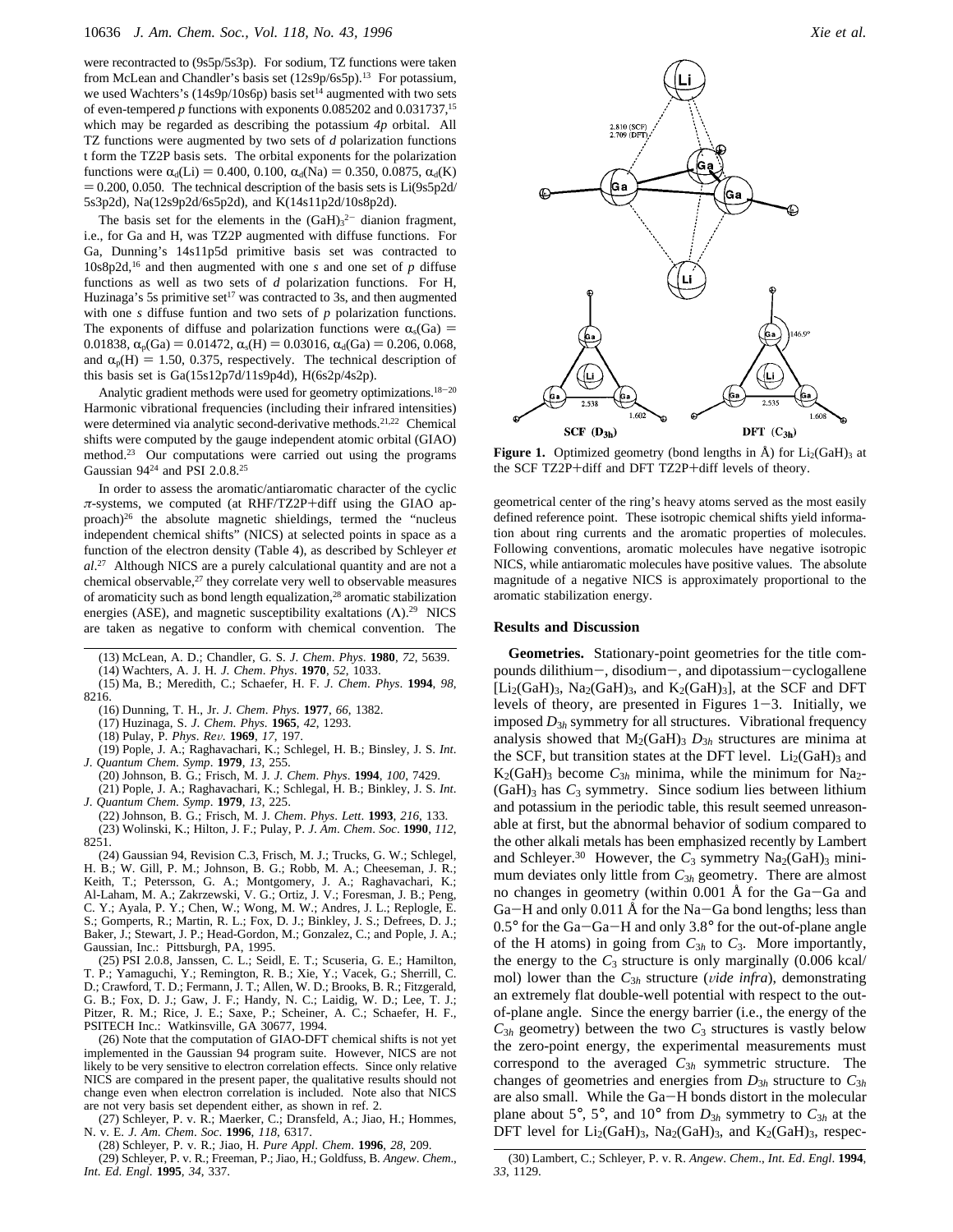

**Figure 2.** Optimized geometry (bond lengths in  $\AA$ ) for  $\text{Na}_2(\text{GaH})_3$  at the SCF TZ2P+diff and DFT TZ2P+diff levels of theory. At the DFT level, the minimum possesses  $C_3$  symmetry  $(C_{3h}$  is a transition state).



**Figure 3.** Optimized geometry (bond lengths in  $\AA$ ) for  $K_2(GaH)$ <sub>3</sub> at the SCF TZ2P+diff and DFT TZ2P+diff levels of theory.

tively, the corresponding energies decrease by about 0.014, 0.006, and 0.097 kcal/mol.

With the exception of the Ga-Ga bond length of  $Li_2(GaH)_3$ , electron correlation increases the Ga-H and Ga-Ga bond lengths by about 0.01 Å, but decreases the Ga-M ( $M = Li$ , Na, K) distances by 0.1 Å.

The geometries of the three-membered ring are rather similar in the three alkali metal compounds. The Ga-Ga bond lengths decrease from Li to K (DFT): 2.535 Å for  $Li_2(GaH)_3$ , 2.532 Å for  $\text{Na}_2(\text{GaH})_3$ , and 2.513 Å for  $\text{K}_2(\text{GaH})_3$ . This is due to the size of  $M^{+}$  and its electronegativity: a larger metal atom binding at a larger distance should favor ionic bonding, while a smaller



**Figure 4.** Optimized geometry (bond lengths in  $\AA$ ) for  $(GaH)<sub>3</sub><sup>2-</sup>$  at the SCF TZ2P+diff and DFT TZ2P+diff levels of theory.

electronegativity allows for effective electron transfer (increasing the  $\pi$  bond strength) from the alkali metal to the cyclogallene. Both effects should increase the Ga-Ga bonding interactions. Thus,  $K^+$  (largest cation radius of 1.52  $\AA^{31}$  and lowest electronegativity of  $0.91^{32}$ ) is the metal which stabilizes the three-membered ring most, leading to the shortest Ga-Ga distance. While Na<sup>+</sup> (1.16 Å)<sup>31</sup> is larger than Li<sup>+</sup> (0.90 Å),<sup>31</sup> the reversed electronegativities (0.97 for  $Li^+$  and 1.01 for Na<sup>+</sup>)<sup>32</sup> compensate for this effect, resulting in almost identical Ga-Ga bond lengths in the two compounds. This argument is further supported by the short Ga-Ga bonds  $(2.493 \text{ Å}, \text{Figure})$ 4) in the dianion  $(\text{GaH})_3^2$ , in which all electron density from the metal is transferred to the  $\pi$  orbital on (GaH)<sub>3</sub>.

Due to the incomplete inclusion of electron correlation effects in our computation and the large substituents used in the crystal structures, the experimental Ga-Ga bond lengths in  $Na<sub>2</sub>[(2,6 Mes_2C_6H_3)Ga_3$  (2.441 Å), and in  $K_2[(2,6-Mes_2C_6H_3)Ga_3]$ (2.419, 2.426, 2.432 Å) are about 0.09 Å shorter than in the model structures at B3LYP (2.532 and 2.513 Å, respectively). The experimental Ga-M ( $M = K$  and Na) bond lengths (3.229 for Ga-Na, and  $3.529 - 3.582$  Å for Ga-K) are longer than theory (3.026 for Ga-Na, 3.484 Å for Ga-K).<sup>6,7</sup> However, both experiment and theory show the same trends (Figure  $1-3$ ). In agreement with experiment, the cyclogallene substructure in  $Na_2(GaH)_3$  and  $K_2(GaH)_3$  has  $C_{3h}$  symmetry (B3LYP). The experimental Ga-Ga-C angles in  $Na_2[(2,6-Mes_2C_6H_3)Ga]_3$  are 133.7°,<sup>6</sup> and those in K<sub>2</sub>[(2,6-Mes<sub>2</sub>C<sub>6</sub>H<sub>3</sub>)Ga]<sub>3</sub> are 143°,<sup>7</sup> in contrast to the DFT values for the corresponding Ga-Ga-H angles  $[145^{\circ}$  for Na<sub>2</sub>(GaH)<sub>3</sub> and  $135^{\circ}$  for K<sub>2</sub>(GaH)<sub>3</sub>].

**Energies.** The hypothetical reaction (eq 1) can be used to assess the relative thermodynamic stabilities of the three little molecules.

$$
2M^0 + (GaH)_3 \rightarrow M_2(GaH)_3
$$
  $(M = Li, Na, K)$  (1)

For comparison, we also optimized the three-membered neutral  $(GaH)<sub>3</sub>$ . As was found for the  $M<sub>2</sub>(GaH)<sub>3</sub>$  species, the SCF

<sup>(31)</sup> Shannon, R. D. *Acta Crystallogr*. **1976**, *A32*, 751.

<sup>(32)</sup> Allred-Rochow electronegativity scale.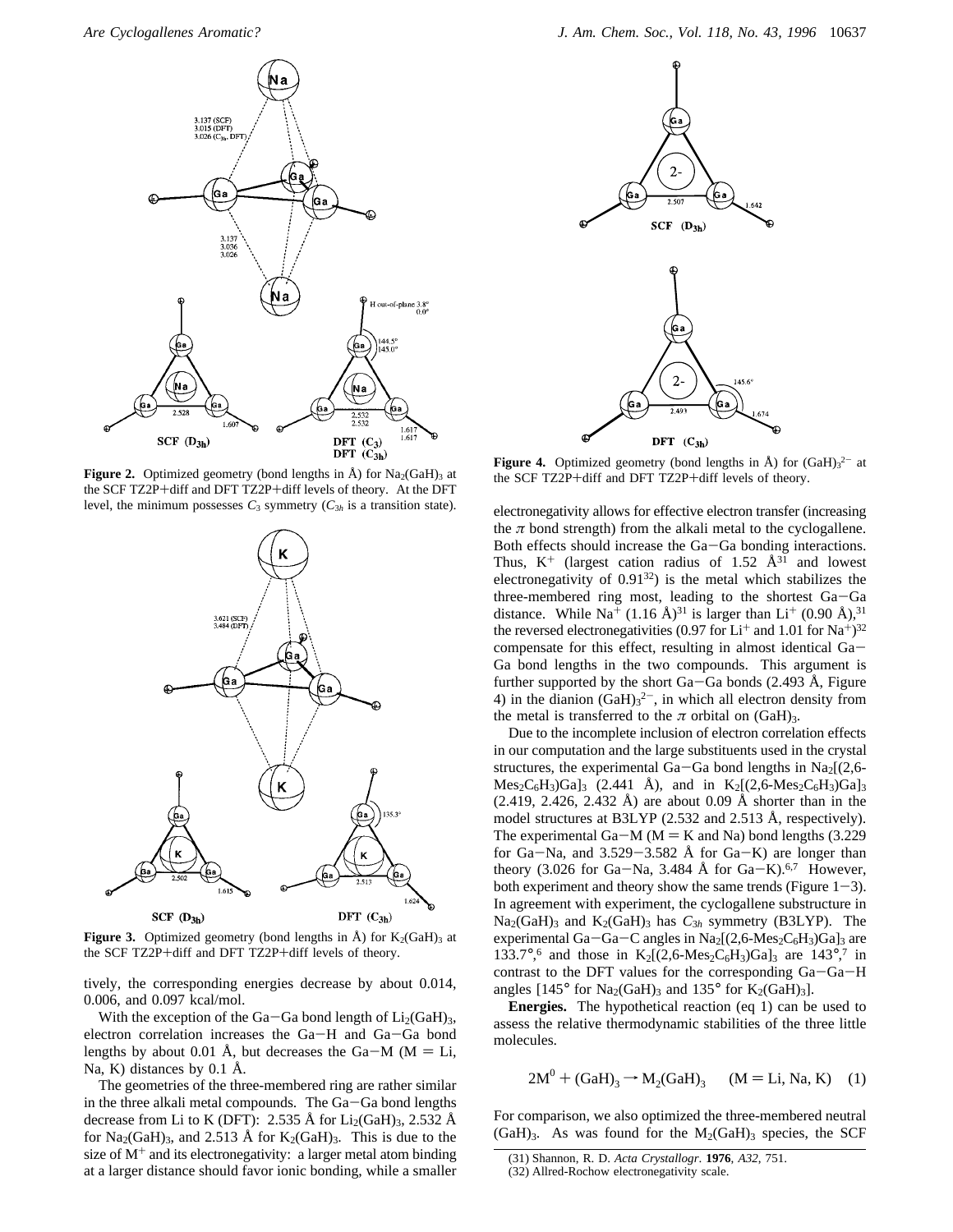



**Figure 5.** Optimized geometry (bond lengths in  $\AA$ ) for neutral (GaH)<sub>3</sub> at the SCF TZ2P+diff and DFT TZ2P+diff levels of theory. This stationary point is not a minimum.

**Table 1.** ∆*H*<sup>0</sup> (kcal/mol) refers to the Energy Change of the Hypothetical Reaction (Eq 1) at the SCF and DFT (B3LYP) Levels of Theory*<sup>a</sup>*

|              |         | $SCF$ for $M =$ |         |               | DFT for $M =$ |         |  |
|--------------|---------|-----------------|---------|---------------|---------------|---------|--|
|              |         | Nа              |         |               | Nа            |         |  |
| $\Delta H_0$ | $-55.2$ | $-40.5$         | $-41.7$ | $-89.5 -70.3$ |               | $-68.5$ |  |

 ${}^aC_{3h}$  symmetry was imposed for the neutral (GaH)<sub>3</sub> molecule, and restricted open-shell HF method was employed for alkali metal atom (at  ${}^{2}S_{0}$  state).

stationary point has *D*<sup>3</sup>*<sup>h</sup>* symmetry, while the DFT structure converges to *C*<sup>3</sup>*h*. However, frequency analysis shows that cyclic neutral  $(GaH)_3$  is not a minimum at both levels of theory. Relaxation of the imposed symmetry would lead to an openchain structure. Note in Figure 5 that the neutral Ga-Ga bond length is significantly larger than that in the dianion (cyclogallene) due to the absence of  $\pi$ -bonding. We use these structures only for the purpose of showing how the alkali metals stabilize  $(GaH)<sub>3</sub>$ .

The reaction enthalpies are quite large  $(42-90 \text{ kcal mol}^{-1})$ ; Table 1), due to the low ionization potentials of the alkali metals and the extraordinary stability of the product complexes with respect to ionic dissociation. Furthermore, the absolute value of ∆*H*<sup>0</sup> increases when electron correlation is included, due to a better description of the ionic product complex. The trends, however, are the same at both SCF and DFT: Na and K show very similar binding energies while the two lithiums bind 15- 20 kcal/mol more strongly to the doubly negatively charged cyclogallene fragment. This is due to the relatively short Li-Ga distance which allows stronger electrostatic interaction than in the Na and K cases (the Li-cyclogallene bond distances are about  $0.3-0.7$  Å shorter). Thus, the yet to be synthesized lithium derivative may ultimately be the most stable complex in the series.

**Vibrational Frequencies (Table 2 and 3).** With the exception of  $\text{Na}_2(\text{GaH})_3$  (C<sub>3</sub>), the minimum structure possesses *D*<sup>3</sup>*<sup>h</sup>* and *C*<sup>3</sup>*<sup>h</sup>* symmetry at the SCF and DFT levels, respectively. Although the DFT and SCF structures have different symmetry,

Table 2. Harmonic Vibrational Frequencies (cm<sup>-1</sup>) and Their Infrared Intensities (km/mol, in Parentheses) of  $M_2(GaH)_3$  (M = Li, Na, K) at the SCF Level of Theory

|                        |                           |               | $M =$         |             |
|------------------------|---------------------------|---------------|---------------|-------------|
|                        |                           | Li $(D_{3h})$ | Na $(D_{3h})$ | $K(D_{3h})$ |
| e'                     | $Ga-H$ stretch            | 1839 (1071)   | 1813 (1137)   | 1771 (1228) |
| $a_1'$                 | $Ga-H$ stretch            | 1835(0)       | 1806 (0)      | 1762(0)     |
| e'                     | Ga-H rock                 | 571 (25)      | 574 (23)      | 571 (17)    |
| $e^{\prime\prime}$     | $Ga-H$ wag                | 340(0)        | 324(0)        | 299(0)      |
| $a_1'$                 | ring breath               | 243(0)        | 252(0)        | 262(0)      |
| $a_2''$                | $Ga-H$ wag                | 346 (75)      | 254(1)        | 219(11)     |
| $a_2'$<br>e'           | Ga-H rock                 | 225(0)        | 199(0)        | 198(0)      |
|                        | ring deformation          | 192(3)        | 186(1)        | 192(1)      |
| ${a_2}^{\prime\prime}$ | $M$ -ring stretch         | 162 (92)      | 165(50)       | 123 (43)    |
| $a_1'$                 | $M$ -ring stretch         | 346(0)        | 169(0)        | 115(0)      |
| $e^{\prime\prime}$     | $M-X-M$ tilt <sup>a</sup> | 177(0)        | 95(0)         | 49(0)       |
| e'                     | $M-X-M$ bend <sup>a</sup> | 136 (16)      | 57 (13)       | 35 (19)     |

*<sup>a</sup>* The letter X stands for the center of the molecule.

Table 3. Harmonic Vibrational Frequencies (cm<sup>-1</sup>) and Their Infrared Intensities (km/mol, in Parentheses) of  $M_2(GaH)_3$  (M = Li, Na, K) at the DFT (B3LYP) Level of Theory

|                    |                           | $M =$              |               |              |             |
|--------------------|---------------------------|--------------------|---------------|--------------|-------------|
|                    |                           | Li $(C_{3h})$      | Na $(C_{3h})$ | Na $(C_3)^b$ | $K(C_{3h})$ |
| e'                 | $Ga-H$ stretch            | 1714 (950)         | 1671          | 1666 (1055)  | 1630 (1134) |
| a'                 | $Ga-H$ stretch            | 1706 (0)           | 1657          | 1653(2)      | 1613(0)     |
| $\epsilon'$        | $Ga-H$ rock               | 539 (16)           | 535           | 546 (15)     | 559 (11)    |
| $e^{\prime\prime}$ | $Ga-H$ wag                | 343(0)             | 261           | 302(1)       | 324(0)      |
| a'                 | ring breath               | 187(0)             | 230           | $230 (-1)$   | 262(0)      |
| $a^{\prime\prime}$ | $Ga-H$ wag                | 105(65)            | 194           | $151 (-1)$   | $199 (=1)$  |
| a'                 | $Ga-H$ rock               | 218(0)             | 173           | $173 (-1)$   | 193(0)      |
| e'                 | ring deformation          | 191(5)             | 172           | 172(1)       | 172(2)      |
| $a^{\prime\prime}$ | $M$ -ring stretch         | 350 (100)          | 92i           | 204 (35)     | 130 (32)    |
| a'                 | $M$ -ring stretch         | 358 <sub>(0)</sub> | 106           | 118(7)       | 121 (0)     |
| $e^{\prime\prime}$ | $M-X-M$ tilt <sup>a</sup> | 194(0)             | 86            | $101 (=1)$   | 72(0)       |
| e'                 | $M-X-M$ bend <sup>a</sup> | 140(11)            | 61            | 60(10)       | 37 (14)     |

*<sup>a</sup>* The letter X stands for the center of the molecule. *<sup>b</sup>* The irreducible representations of the  $C_3$  point group are a (instead of a' and a'') and e (instead of e′ and e′′).

the frequencies and infrared intensities are comparable. The DFT frequencies are somewhat smaller for the cyclogallene moiety, but are higher for the modes involving the alkali metals due to shorter cyclogallene-M separations at this level. As expected, the overall differences at the two theoretical levels between the vibrational absorptions related to the Ga-Ga and Ga-H bonds are small for the title compounds.

A direct comparison of the computed with the experimental vibrational frequencies, however, is difficult. There is a very strong ( $>1000$  km/mol) absorption for the e' Ga-H stretching mode but it can obviously not be compared to the experimental Ga-C counterparts. Several a′ and e′′ modes are forbidden, and some the ring deformation frequencies are infrared forbidden. The most likely experimental observable is the a′′ antisymmetric M-stretching mode which has an appreciable infrared intensity.

**Nuclear Magnetic Resonance.** Initially, we tried using theory to help interpret the non-conclusive experimental NMR spectra. However, the not very well defined choice of reference (e.g., the salts in aqueous solution) made it impossible to correlate the theoretical with the measured chemical shifts. The problem herein is that the solvation shell strongly interacts with the cation, leading to very different chemical shifts, depending upon the size and the symmetry of the first solvation shell. For instance, while the B3LYP chemical shifts for "naked" Na<sup>+</sup> and  $K^+$  are 624 and 1326 ppm, respectively, they are 570 and 1230 ppm for the hexaqua complexes  $[Na(OH<sub>2</sub>)<sub>6</sub><sup>+</sup>]$  and  $[K(OH<sub>2</sub>)<sub>6</sub><sup>+</sup>]$ , respectively. Even more drastic are the changes in chemical shifts from  $Ga^{3+}$  (2614 ppm) to  $Ga(OH_2)_6^{3+}$  (1845 ppm).